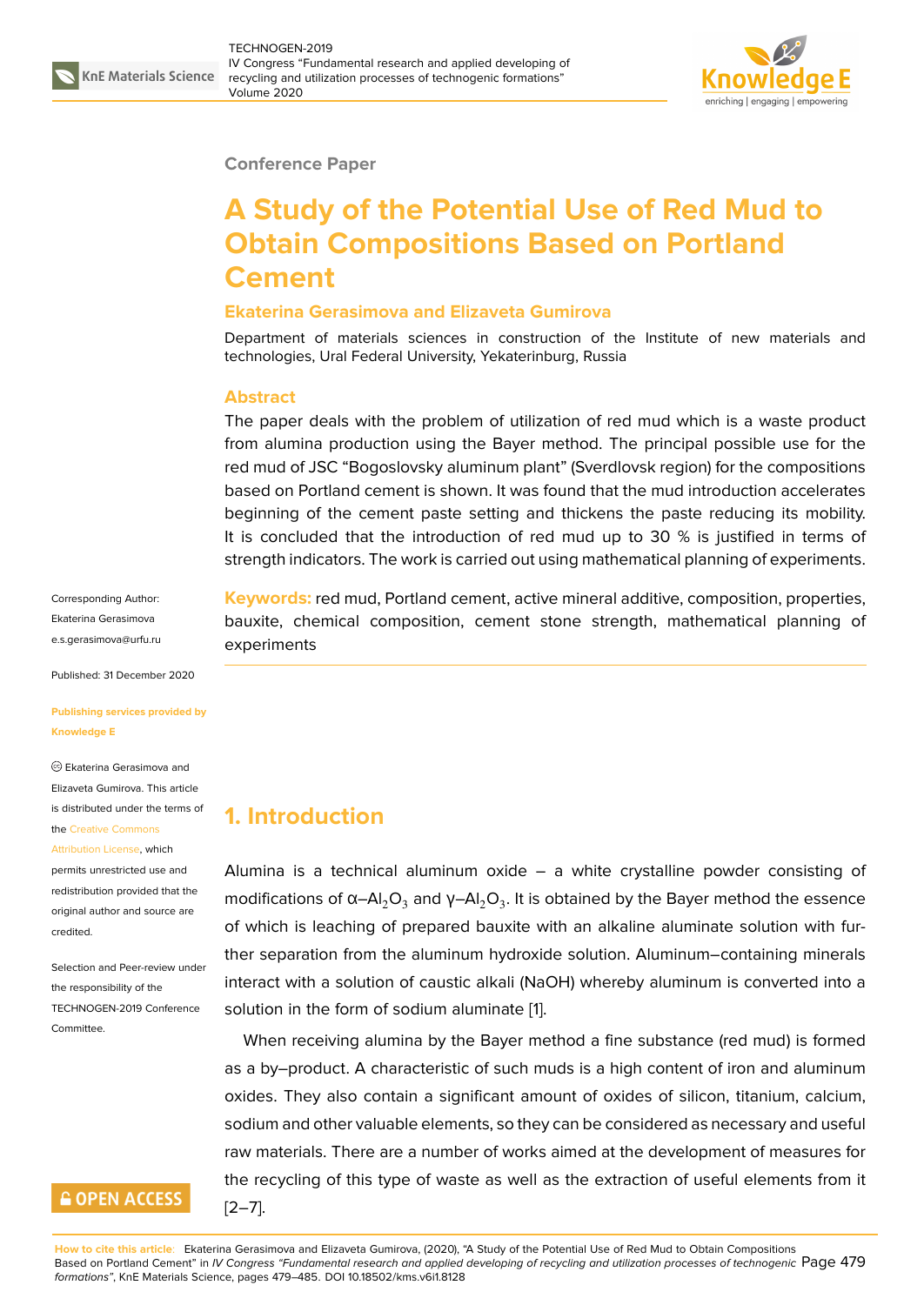Unfortunately the bulk of bauxite muds is poured into dumps that creates economic and environmental problems. The maintenance of slurry fields is a very expensive activity; in addition they occupy large areas of fertile lands. When the mud dries, fine particles rise into the air and are carried by the wind for many kilometers around covering the ground with a red bloom. Also it is impossible to avoid drainage of alkaline water from the field and pollution of land and water [8, 9].

To solve issues mentioned above research works for searching of possible ways of red muds recycling in the production of building materials continue [10–12]. The high content of iron oxides does not allow them to [be](#page-5-3) [us](#page-5-4)ed as main raw material for cement production so they can be introduced into the raw material mixture only as a corrective additive in the production of Portland cement clinker. Technologies [of](#page-5-5) [pro](#page-6-0)duction of ceramic and silicate bricks using bauxite muds have also been developed. Dry mud can be used as a filler of plastics, paints, mastics and other materials [13].

In connection with the relevance of this issue the study of the using possibility of red mud in the cement composition was carried out at the Department of materials science in the construction of Ural Federal University.

### **2. Experimental Program**

Portland cement CEM I 32.5 N (PC) according to Russian Standard no. 31108–2016 and dehydrated red mud (RM) of JSC "Bogoslovsky aluminum plant" (Krasnoturinsk sity) were used as initial materials. Chemical composition of Portland cement is given in Table 1, and red mud – in Table 2.

| Mass losses of ignition [%] | Mass content [%] |                                |                                |       |      |      |  |
|-----------------------------|------------------|--------------------------------|--------------------------------|-------|------|------|--|
|                             | SiO <sub>2</sub> | AI <sub>2</sub> O <sub>2</sub> | Fe <sub>2</sub> O <sub>2</sub> | CaO   | MaO  | SO,  |  |
| 4.00                        | 25.96            | 3.54                           | 3.61                           | 56.43 | 1.30 | 2.93 |  |

TABLE 1: Chemical composition of Portland cement (authors' work).

TABLE 2: Chemical composition of red mud (authors' work).

| <b>Mass</b><br>losses of<br>ignition<br>$[\%]$ | Mass content [%]               |           |                  |                  |          |      |      |                   |            |                 |
|------------------------------------------------|--------------------------------|-----------|------------------|------------------|----------|------|------|-------------------|------------|-----------------|
|                                                | Fe <sub>2</sub> O <sub>2</sub> | $Al_2O_3$ | SiO <sub>2</sub> | TiO <sub>2</sub> | $P_2O_5$ | CaO  | MgO  | Na <sub>2</sub> O | <b>MnO</b> | SO <sub>2</sub> |
| 7.80                                           | 44.00                          | 16.40     | 8.80             | 4.60             | 0.96     | 9.60 | 1.10 | 3.00              | 0.30       | 2.90            |

In accordance with the chemical composition the red mud is characterized by a high content of Fe $_{2}$ O $_{3}$ , it has a basicity module equal to 0.42. Despite the fact that the mud is a finely dispersed material its specific surface is 41 % less than that of Portland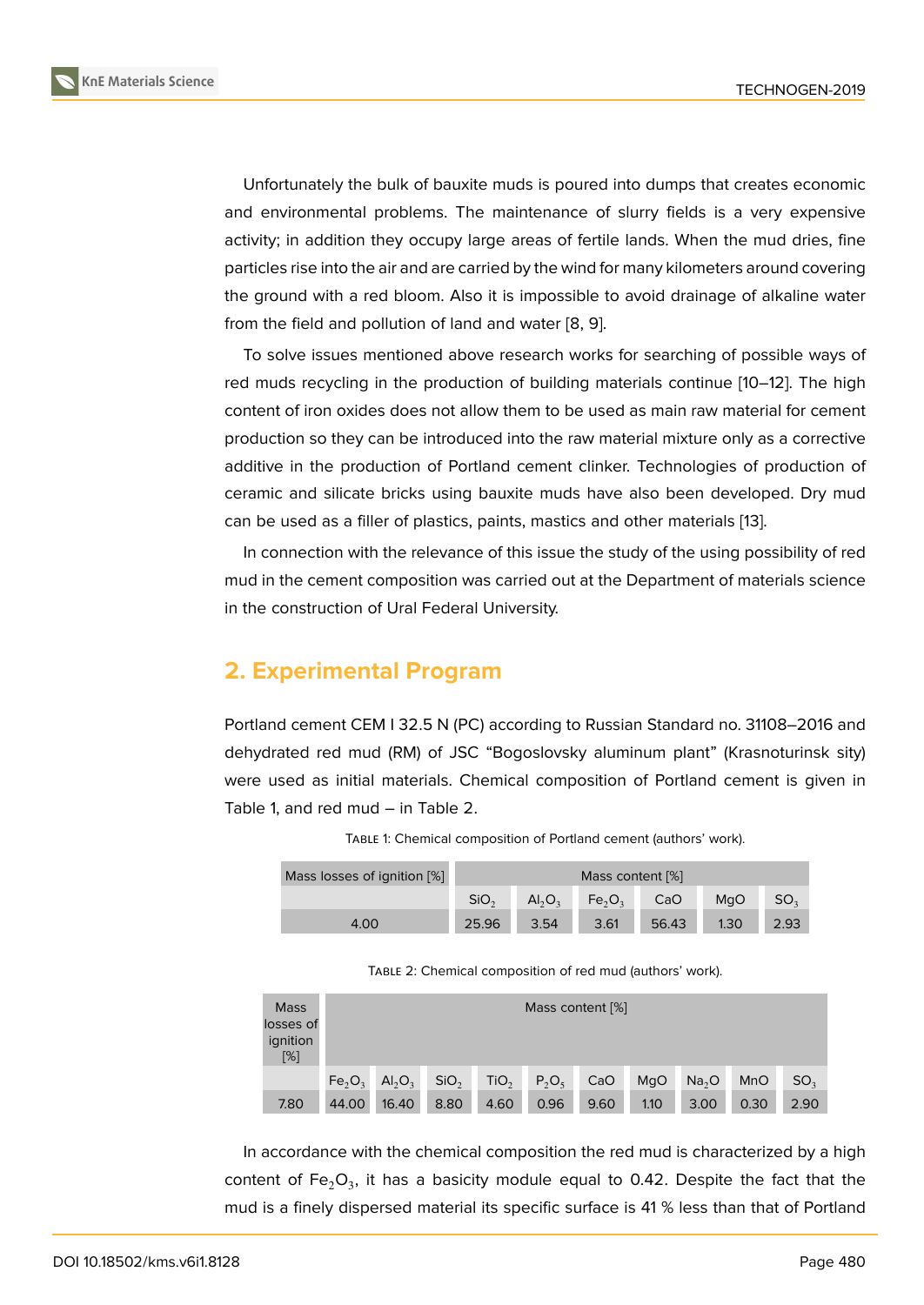cement, i.e. it is almost twice larger than the binder (see Table 3). Other properties of cement meet the standard and have the following indicators: normal density – 31 %, the beginning of setting – 2 hours 30 min, the end of setting – 6 hours 40 min, the class of compressive strength corresponds to the manufacturer.

TABLE 3: The materials fineness (authors' work).

| Indices                          | Portland cement | Red mud |
|----------------------------------|-----------------|---------|
| Specific surface $[m^2/kg]$      | 320             | 186     |
| Residue on the sieve no. 008 [%] |                 | 56      |

### **3. Results and Discussion**

The works are carried out using mathematical planning of experiments. The conditions of the full factorial experiment  $2^2$  are shown in Table 4. The water–binding ratio and the amount of introduced mud were chosen as factors.

It was found that the mud introduction accelerates the beginning of setting of the cement paste by 2–3 times and its introduction thickens the paste reducing its mobility (see Table 5). This may be due to the presence of aluminate phases which tend to accelerate the hydration of Portland cement minerals. The decrease in the paste mobility in the mud presence can be explained by the peculiarities of the structure of its particles; most likely, they have a branched surface which increases the water demand of the mixture.

| Factor description                                    | Medium<br>Symbol<br>value of<br>factor |      | Interval<br>Х, |      | Values on the level |
|-------------------------------------------------------|----------------------------------------|------|----------------|------|---------------------|
|                                                       |                                        |      |                | $+1$ | $-1$                |
| Water-binding ratio                                   | $X_{1}$                                | 0.5  | 0.2            | 0.6  | 0.4                 |
| Red mud quantity [%] (Portland<br>cement replacement) | $\mathsf{X}_2$                         | 15.0 | 30.0           | 30   | 0                   |

TABLE 4: Conditions of the experimental design (authors' work).

Further from the obtained mixtures samples were formed which were stored in airhumid conditions and tested for compression when the control hardening time was reached (see Table 6). Regardless of the age of the cement stone the tendency to depend on the compressive strength of the selected factors remains. In the presence of red mud cement stone have more dynamic setting time and gaining strength faster.

Taking into account the calculation of the regression equation coefficients for the compressive strength of the stone at the age of 28 days (see Figure 1) it was found that the increase of W/B ratio adversely affects the strength of the samples (–10.988), and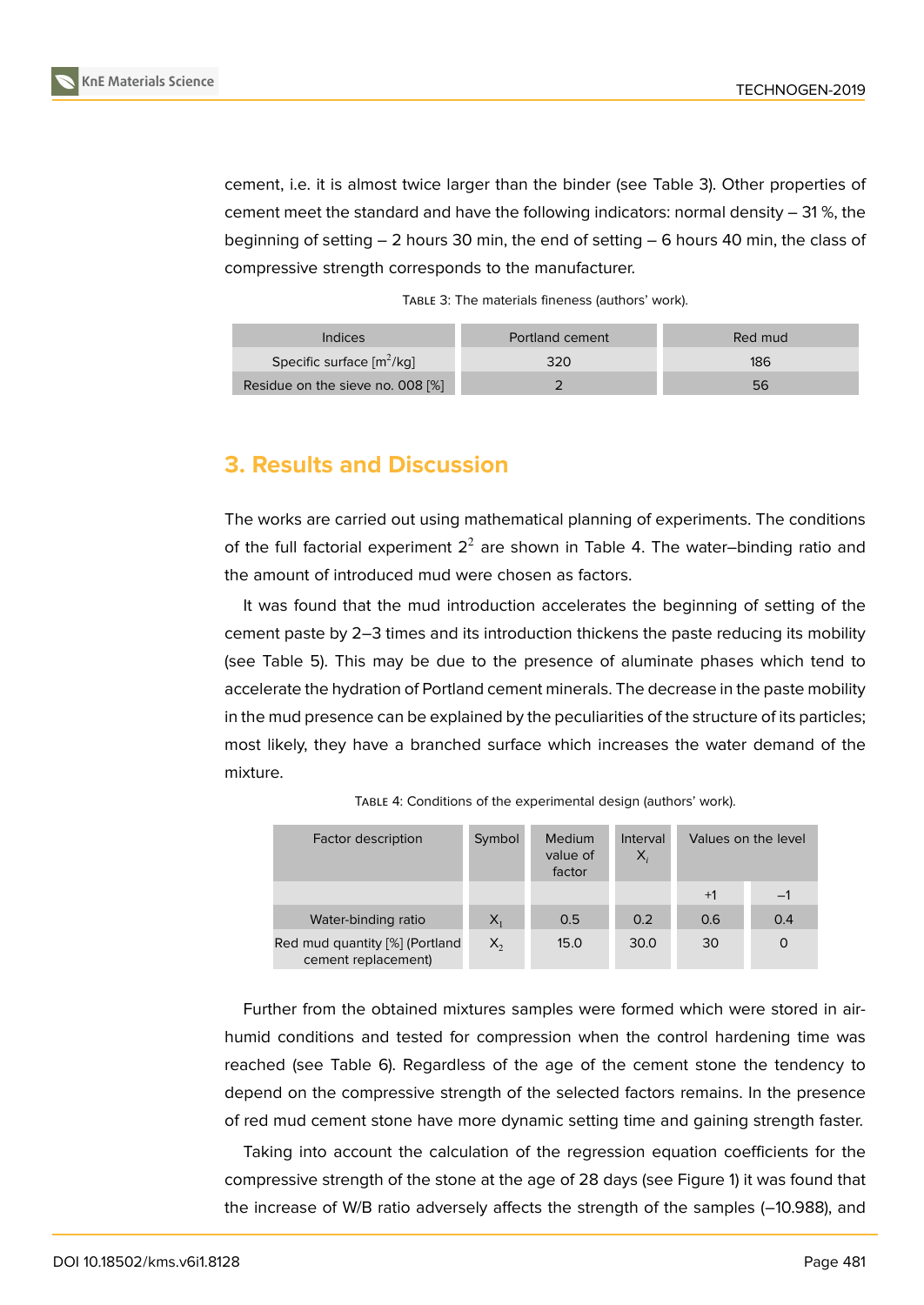| Composition<br>number | W/B | Content [%]<br>Setting time |              | Characteristics of the<br>mixture |                       |                                                     |
|-----------------------|-----|-----------------------------|--------------|-----------------------------------|-----------------------|-----------------------------------------------------|
|                       |     | PC                          | <b>RM</b>    | beginning                         | end                   |                                                     |
| 1                     | 0.4 | 100                         | $\mathbf{0}$ |                                   | 4 h 10 min 8 h 00 min | the mixture is<br>connected, but does<br>not spread |
| 2                     | 0.4 | 70                          | 30           |                                   |                       | 1 h 30 min 5 h 30 min the mixture is crumbled       |
| 3                     | 0.6 | 100                         | $\mathsf{O}$ |                                   | 5 h 15 min 9 h 10 min | 5.0 cm (ring blurring)                              |
| $\overline{4}$        | 0.6 | 70                          | 30           |                                   | 2 h 10 min 6 h 50 min | the mixture is<br>connected, but does<br>not spread |

TABLE 5: Results of determination of mobility and setting time of cement paste (authors' work).

the introduction of red mud is positive (+7.108). The simultaneous introduction of mud and decrease of W/B ratio have a positive effect on the strength of the stone (+5.733). It was found that the introduction of mud does not reduce the strength of the cement stone with a minimum W/B ratio. The strength of the composition containing 30 % of red mud reaches 55 MPa which is comparable to the strength of the control composition (with out red mud).

| Composition number | Compressive strength [MPa] at the age [days] |      |      |      |      |      |      |
|--------------------|----------------------------------------------|------|------|------|------|------|------|
|                    | 1                                            | 2    | 3    |      | 14   | 21   | 28   |
|                    | 6.9                                          | 15.1 | 21.1 | 37.0 | 46.4 | 51.5 | 53.1 |
| $\mathcal{P}$      | 23.7                                         | 24.3 | 25.6 | 40.8 | 50.0 | 52.3 | 55.9 |
| 3                  | 1.7                                          | 6.7  | 7.5  | 10.4 | 11.7 | 14.7 | 19.7 |
| 4                  | 5.7                                          | 13.4 | 11.8 | 22.8 | 30.2 | 34.6 | 45.3 |

TABLE 6: Results of determination of cement stone compressive strength (authors' work).

As a result of the first stage of the work it was found that the strength of the cement stone with the introduction of 30 % of the mud slightly increased compared to the strength of the control composition, so at the second stage an experiment to replace more quantity of Portland cement was conducted. Cement compositions containing 40 and 50 % of mud were formed. The water–binding ratio was 0.4, the samples were also stored in air–humid conditions. The results of determining the mobility and time of setting of the cement paste and compressive strength of the stone are shown in Table 7 and Figure 2.

TABLE 7: Results of determination of cement paste characteristics (authors' work).

|     | Content [%] | Setting time | Characteristics of the<br>mixture |                         |
|-----|-------------|--------------|-----------------------------------|-------------------------|
| PC. | <b>RM</b>   | beginning    | end                               |                         |
| 60  | 40          | 1 h 00 min   | 3 h 20 min                        | the mixture is crumbled |
| 50  | 50          | 0 h 50 min   | 2 h 50 min                        | the mixture is crumbled |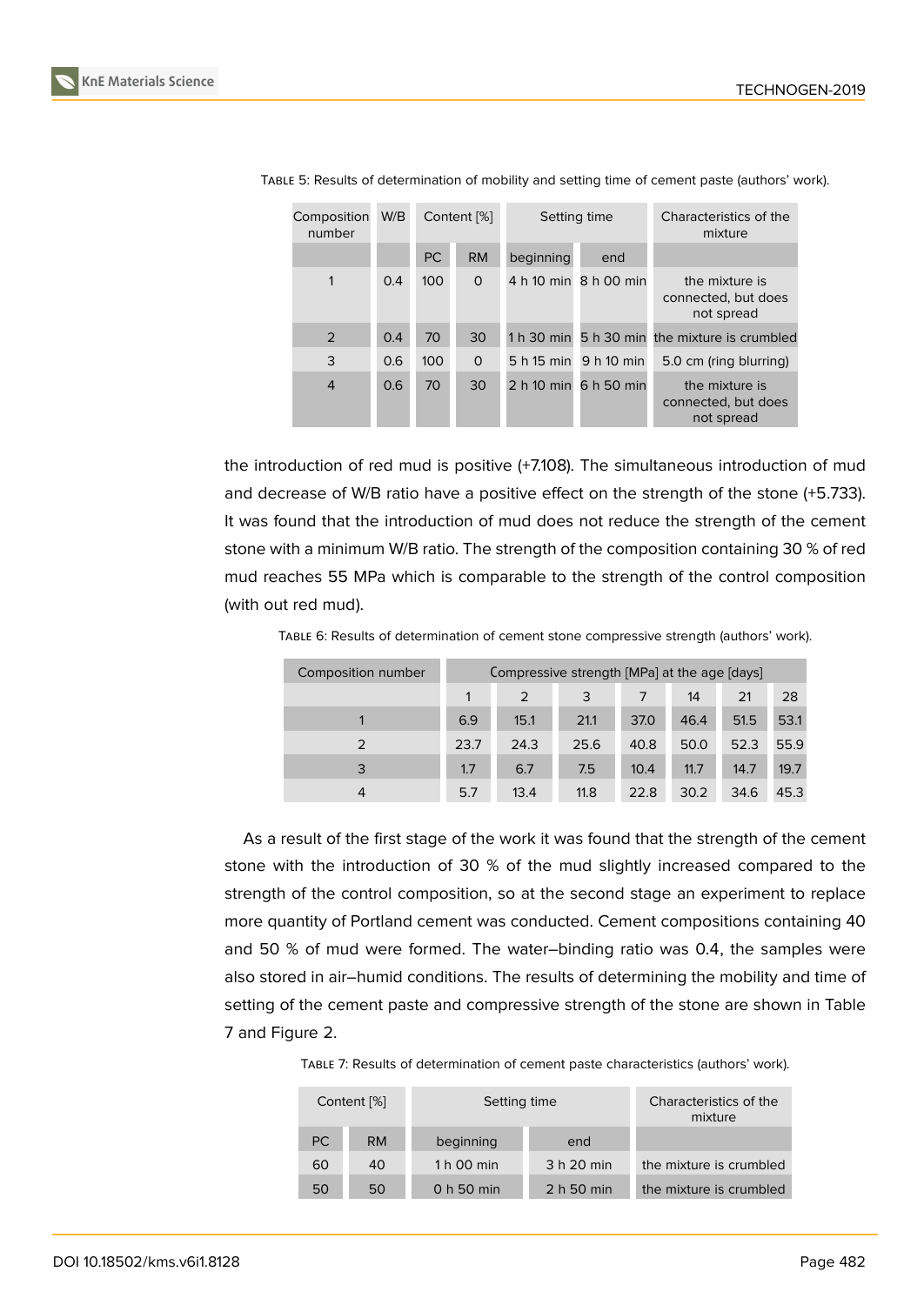



**Figure** 1: Projection of curvilinear dependence of cement stone strength on the amount of red mud at the age of 28 days (authors' work). Y = 43,538 – 10,988X $_1$  + 7,108X $_2$  + 5,733X $_1$ X $_2$ 

# **4. Conclusions**

It was found that a further increase in the proportion of red mud leads to a decrease in the strength of cement stone: with the introduction of 40 % – an average of 13 %, with the introduction of 50 % – 2.5 times. As a result it is concluded that the introduction of mud up to 30 % is justified in terms of strength indicators. In addition it was found that with the introduction of 30 % of the mud water absorption of the stone increases by 19 % and its softening coefficient decreases by 10 % compared to these indicators of the control composition.

Thus it is possible to recommend red mud of JSC "Bogoslovsky aluminum plant" (in an amount of up to 30 %) as an active mineral additive to Portland cement for the preparation of a mixed binder, obtaining mortars and concretes, as well as a component for creating fast-hardening compositions, in particular repair compounds, etc. Of course the presented results can be considered as an initial stage for more large–scale and accurate studies.

The work was supported by Act 211 Government of the Russian Federation, contract № 02.A03.21.0006.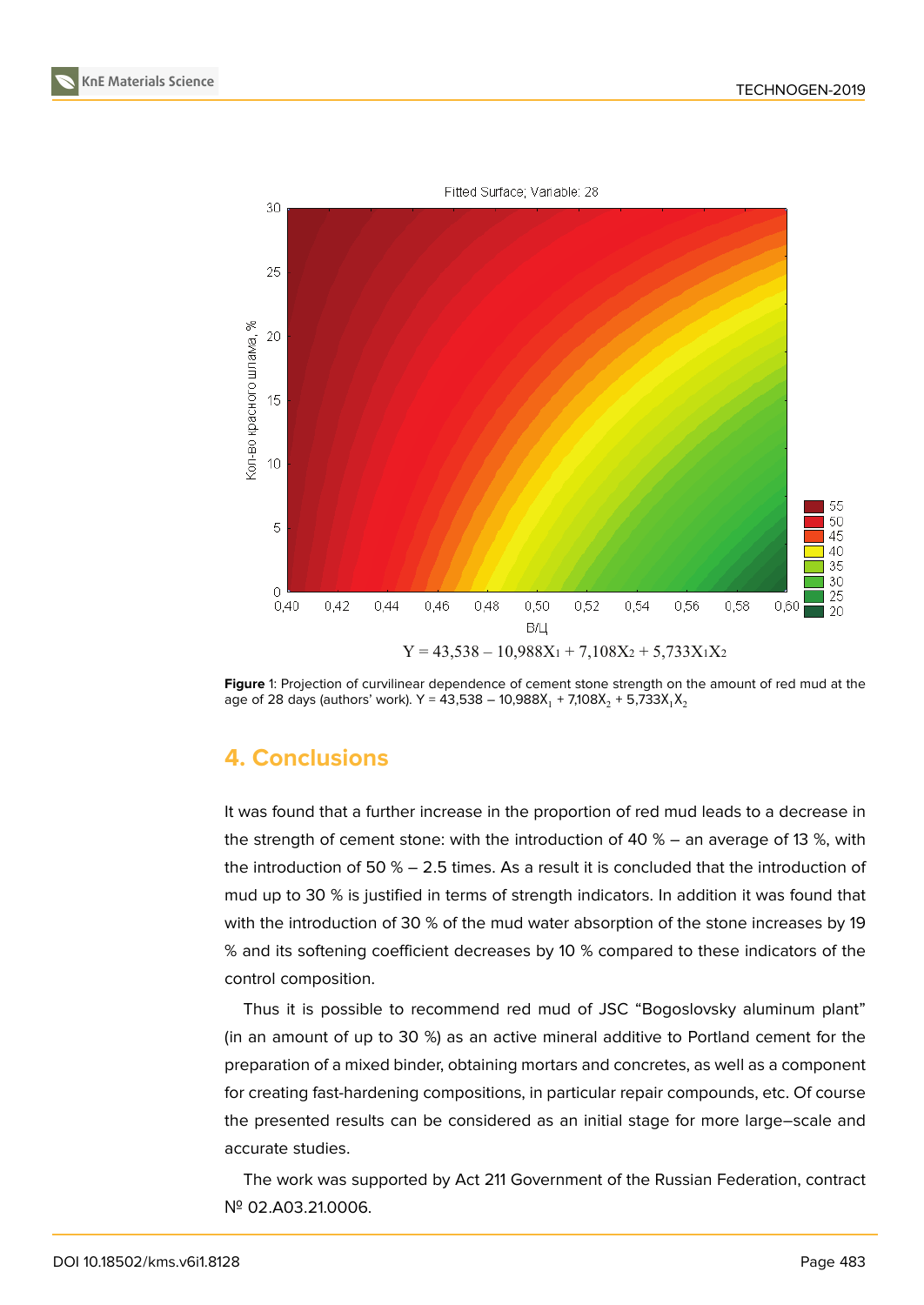

**Figure** 2: Dependence of cement stone strength on the red mud amount and hardening time (authors' work).

#### <span id="page-5-6"></span>**References**

- [1] Loginova, I. V., Kurchikov, A. V. and Penyugalova, N. P. (2015). *The Technology of Alumina Production*. Ekaterinburg, Russia: Ural University publishing house.
- <span id="page-5-0"></span>[2] Pyagay, I. N. (2016). Block Processing of Bauxite Slurry of Alumina Production. *Nonferrous Metals*, issue 7 (883), pp. 43–51.
- <span id="page-5-1"></span>[3] Liu, Z. and Li, H. (2015). Metallurgical Process for Valuable Elements Recovery from Red Mud. A Review. *Hydrometallurgy*, vol. 155, pp. 29–43.
- [4] Yatsenko, S. P., *et al*. (2012). Hydrochemical Processing of Slurries of Aluminous Production. *Ecology and Industry of Russia*, issue 11, pp. 10–13.
- [5] Klauber, C., Gräfe, M. and Power, G. (2011). Bauxite Residue Issues: II. Options for Residue Utilization. *Hydrometallurgy*, vol. 108, pp. 11–32.
- [6] Podgorodetsky, G. S., *et al*. (2015). The Problem of Effective Recycling of Red Mud. *Ecology and Industry of Russia*, vol. 19, issue 12, pp. 46–53.
- [7] Lipin, V. A. (2006). Integrated Use of Bauxite as a way to Solve Environmental Problems of Alumina Production. *Ecology and Industry of Russia*, issue 11, pp. 12–14.
- <span id="page-5-2"></span>[8] *Rusopt.ru*. Retrieved from 2012, October, http://www.rusopt.ru/news/news1110.html.
- <span id="page-5-3"></span>[9] *Pravda UrFO: Network Edition*. (2015). Retrieved from 2015, November, http:// pravdaurfo.ru/print/123719.
- <span id="page-5-5"></span><span id="page-5-4"></span>[10] Akhmetbek, A. N. and Kasenov, A. J. (2[017\). The Possibility of Using Red Bauxite](http://www.rusopt.ru/news/news1110.html.) [Mud in Construction.](http://pravdaurfo.ru/print/123719) *Education and Science without Borders*, vol. 12, pp. 64[–67.](http://pravdaurfo.ru/print/123719)